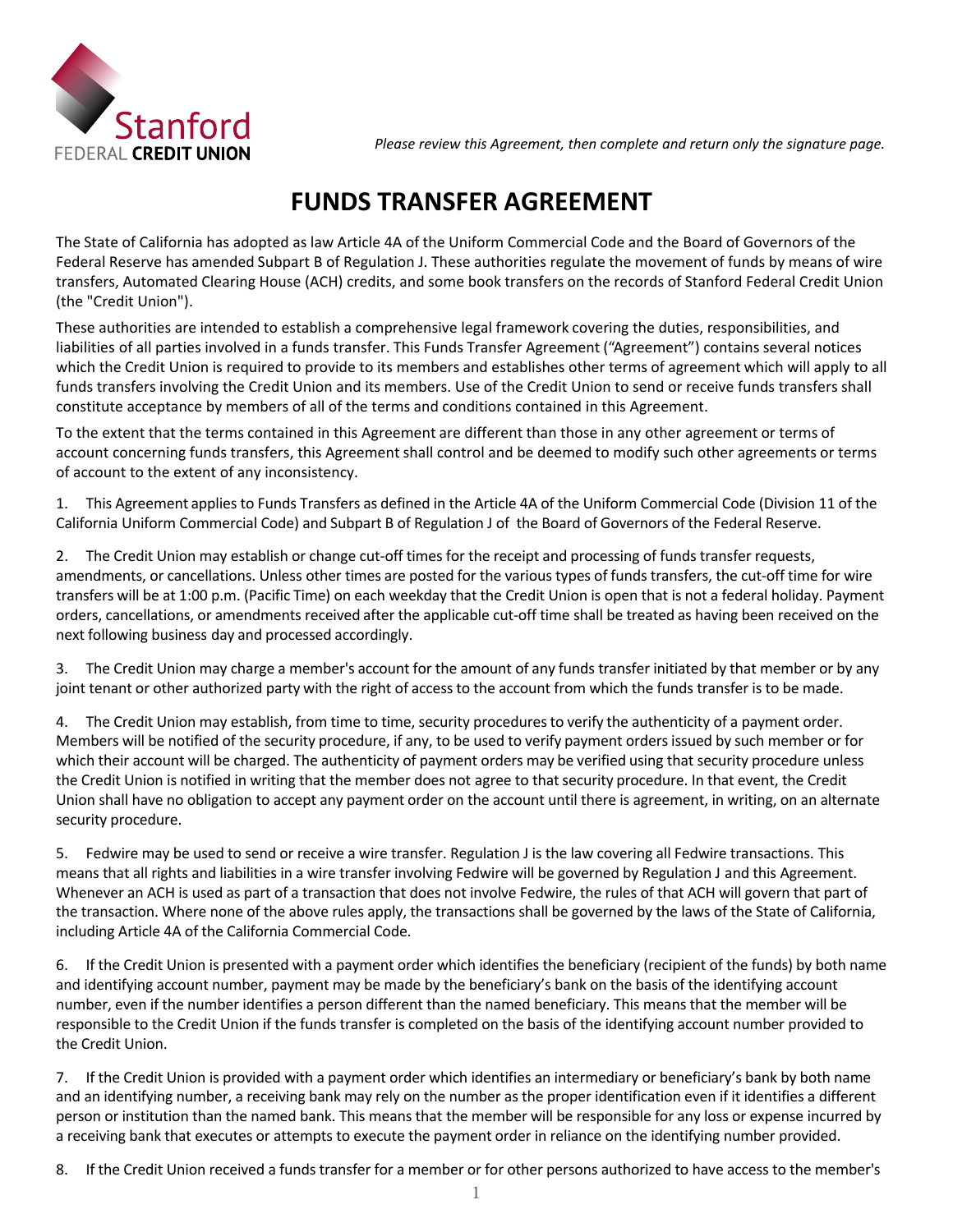account, the Credit Union is not obligated to provide next day notice of the receipt of the funds transfer. The Credit Union will provide notification of the receipt of all funds transfers by including such items in the periodic account statements which the Credit Union provides. The member may, of course, inquire between receipt of periodic statements whether or not a specific funds transfer has been received.

 which the Credit Union reasonably believes may not be authorized; (3) contains incorrect, incomplete, or ambiguous transfer that is prohibited under applicable law, rule, or regulation. The Credit Union shall incur no liability for any loss 9. The Credit Union may, in its sole discretion, reject any funds transfer request which: (1) exceeds the collected and available funds on deposit in a member's designated account(s); (2) is not authenticated to the Credit Union's satisfaction or information; (4) involves funds subject to a lien, hold, dispute, or legal process pending their withdrawal; or (5) involves a occasioned by the Credit Union's refusal to accept any funds transfer order.

 insufficient collected funds to cover the amount of a funds transfer request, except to the extent that any such account 10. The Credit Union shall have the right to charge the amount of any funds transfer request to any of the member's accounts at the Credit Union in the event that no account is designated or in the event that a designated account has cannot be permissibly utilized for this purpose or is otherwise not subject to withdrawal. The Credit Union may charge a service charge for services relating to the sending or receiving of the funds transfer request. Such charge(s) are set forth in the Credit Union's Rate and Fee Schedule, which is incorporated by this reference.

 11. If a funds transfer request is denominated in United States dollars for transfer to a foreign country, the Credit Union may transfer payment in the currency of the beneficiary bank's country at the Credit Union's buying rate of exchange to United States dollars. If the transfer is returned for any reason, the refund will be provided in United States dollars in the amount of the foreign money credit, based on the then-current buying rate of the bank converting the currency to United States dollars at the date of refund, less any charges and expenses incurred by the Credit Union.

 12. Except as expressly prohibited by applicable state and federal laws and regulations, the Credit Union will not be liable are not reported to the Credit Union within thirty (30) days after receipt of notification of the transfer; (2) any negligent or limited to, the failure of other financial institutions to provide accurate or timely information; (3) the failure of other for any loss or liability arising from: (1) any unauthorized transfer or interest thereon (including, but not limited to, fraudulent transfers and/or a transfer which the Credit Union failed to abide by the agreed upon security procedures) which intentional action or inaction on the part of any person not within the Credit Union's reasonable control, including, but not financial institutions to accept a funds transfer order; (4) a member's negligent or intentional action or inaction and/or breach of this Agreement; (5) any ambiguity or inaccuracy in any instruction given to the Credit Union by a member or their authorized agent; or (6) any error, failure, or delay in execution of any funds transfer instruction, cancellation, or amendment caused by circumstances beyond the Credit Union's reasonable control, including, but not limited to, any computer or communication facilities malfunction.

Except as otherwise provided by applicable state or federal laws or regulations, the Credit Union's liability for any negligent or intentional action or inaction in connection with any funds transfer request shall be limited to any direct loss and payment of interest. **UNDER NO CIRCUMSTANCES SHALL THE CREDIT UNION BE LIABLE FOR ANY LOST PROFITS, CONSEQUENTIAL, INDIRECT, PUNITIVE, OR SPECIAL DAMAGES SUFFERED IN CONNECTION WITH THIS AGREEMENT AND/ OR ANY FUNDS TRANSFER REQUEST.**

13. Subject to applicable state and federal laws and regulations, the Credit Union may amend the terms of this Agreement at any time. Thereafter, the use of the Credit Union's funds transfer services shall constitute the member's agreement to any such amendment.

14. Except as otherwise expressly provided by applicable state and federal laws and regulations, this Agreement and all transactions initiated hereunder shall be governed by and construed in accordance with the internal laws of the State of California, notwithstanding any conflict of laws doctrines of such state to the contrary.

 options selected below and the format requirement as shown on the Credit Union's current Funds Transfer Form for each transfer request (and cancellation of a transfer request) transmitted to the Credit Union. In some cases the Credit Union may, at its sole discretion, take additional actions to those selected to verify the identification of the member or its agent, or to detect potential fraud or an error in the transmission or content of the transfer request. Provided the Credit Union complies with the security procedure selected by the member, the member shall be liable for payment of the transferred amount plus not follow the agreed security procedure, but can prove the transfer request was originated by the member, the member will 15. Security Procedure and Transfer Requests: The Credit Union and the member have agreed to the security procedure transfer fees, even if the transfer request was not actually transmitted or authorized by the member. If the Credit Union does still be liable for the transfer amount plus transfer fees. The member authorizes the Credit Union to record electronically or otherwise any telephone calls relating to any transfer under this Agreement.